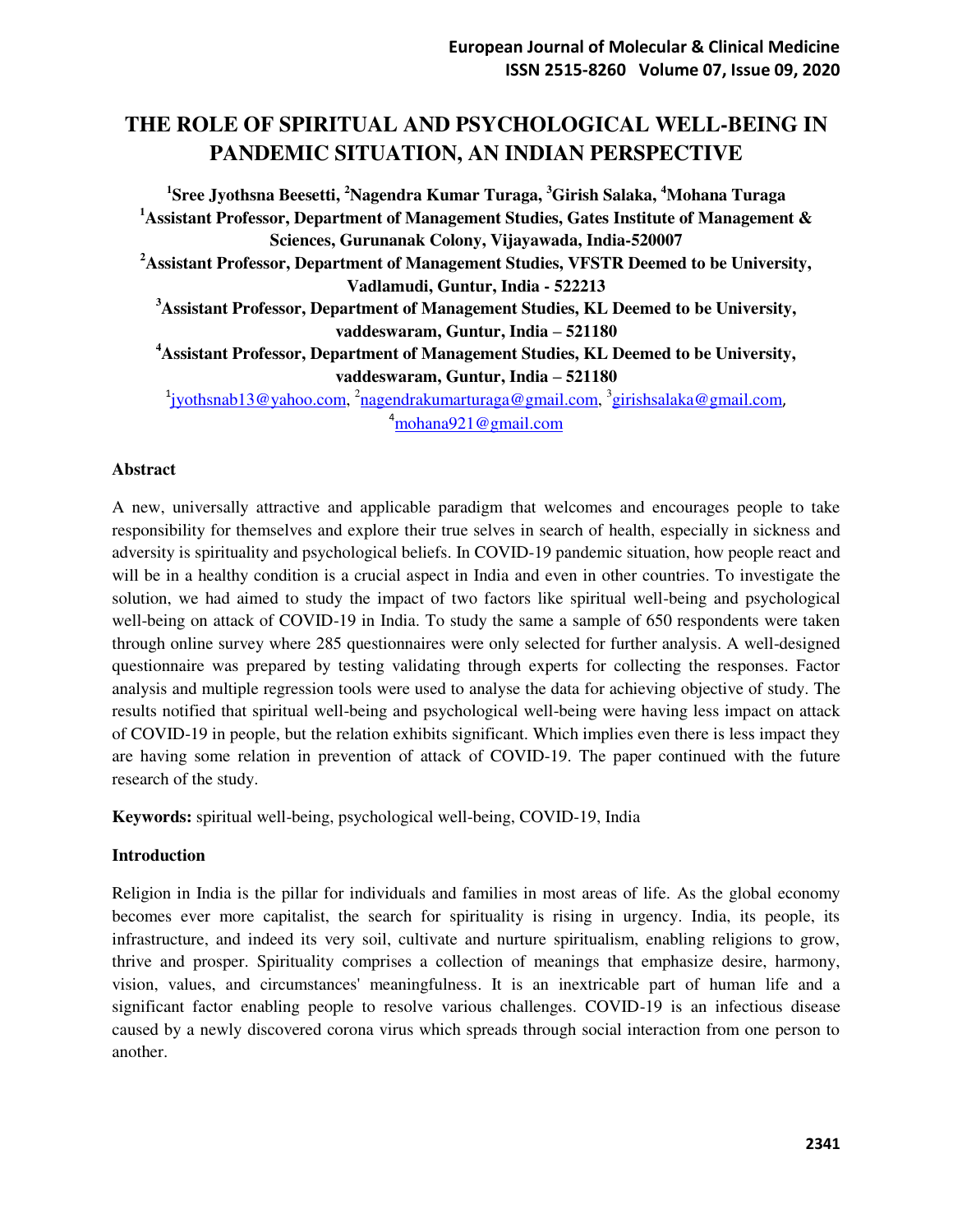# **European Journal of Molecular & Clinical Medicine ISSN 2515-8260 Volume 07, Issue 09, 2020**

The number of novel cases of corona virus continues to increase across India, with the country reporting 17,610 positive cases of COVID-19 infections as of April 24, while the death toll has risen to 718, according to the Health Ministry. Actually, in India the country's condition has been well handled by the government and respective authorities by introducing a full nationwide lockdown across 82 districts in 22 states and the country's Union Territories where confirmed cases have been registered. In this pandemic situation people should be optimistic and thrive to fight within themselves than with outside environment.

The concept of spiritual well-being involved in conducting empirical investigations into the relationship between a measurable, though clearly defined, aspect of religion / spirituality and various indices of mental and physical health (Beery et al., 2002; Fernsler et al., 1999; Riley et al., 1998).The National Interfaith Alliance on Aging (1975) has proposed, in an effort to push towards a concept of spiritual wellbeing as

"Spiritual well-being is the affirmation of life in a relationship with God, self, community, and environment that nurtures and celebrates wholeness".

Spiritual well-being should be treated as a constant, rather than dichotomous aspect. It's not a matter of whether we have it, or not. Rather it's a matter of how much, and how we can improve the degree of spiritual well-being we have. Perceiving it as continuous one to recognize various health factors rather than spiritual health or disease (Ellison & Craig, 1983).The analysis of psychological well-being stems from the awareness that, since its beginning, the field of psychology has concentrated much more on human unhappiness and distress than on the causes and effects of healthy functioning (Diener, 1984; Jahoda, 1958).Another theoretical area for identifying psychological well-being comes from longitudinal developmental experiences, which illustrate the various difficulties encountered at various points in the life cycle.

In this regard our study aims to highlight the effect of spirituality and psychological well-being in developing the mental health, happiness towards eradication of spreading deadly corona virus in India.

Past researches have shown that religiosity and spirituality have a beneficial impact on the health and well-being (McFadden, 1995; George, Linda K., et al, 2000; Schaie, Krause, & Booth, 2004). And also seem remarkably capable of promoting intent, significance and meaning by providing them with a detailed interpretive scheme to make sense of their lives and a place to meet like-minded people on a regular basis (Petersen & Roy, 1985; Ellison, Gay & Glass, 1989).There are number of attempts made to define the two terms religion and spirituality for the purpose of research. Pargament (1997) describes religion as 'a quest for meaning in sacred-related ways.' This definition implies that religion is an active process which is involved in guiding the thought and behavior of an individual. This personal dimension of religiosity is defined by others as spirituality (Hill et al., 2000).

## **Review of Literature**

## **Spiritual well-Being**

The definition of spiritual well-being is similarly nuanced and linked to that of spirituality / religion. Spirituality is a critical part of wellbeing, as it embodies the idea of holism that encompasses mind, body, and spirit in wellness relationships (Wilson, 1987). Spirituality definitions vary from an absolutist stance, that only a relationship with God implies spirituality, to one in which religion is regarded as the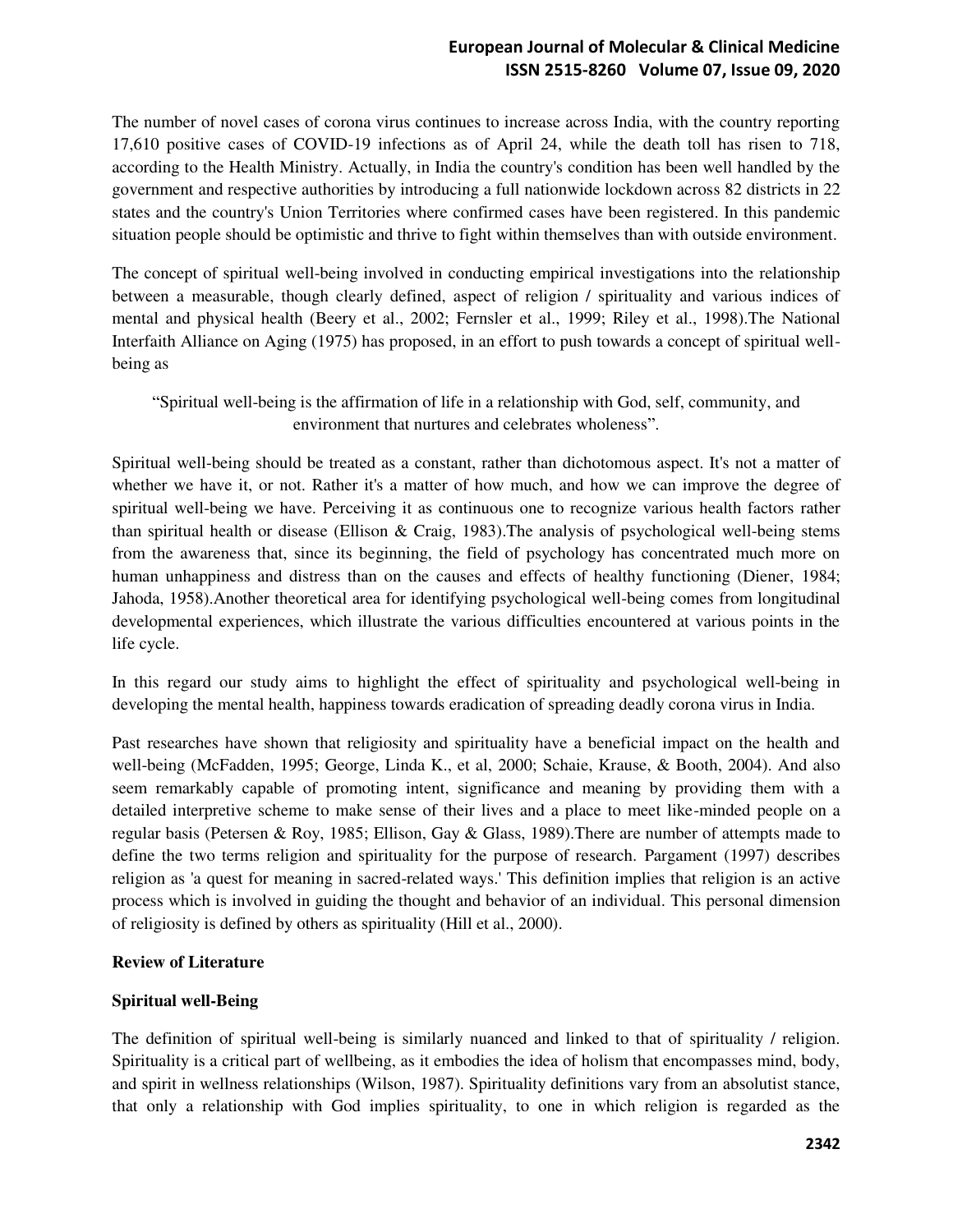# **European Journal of Molecular & Clinical Medicine ISSN 2515-8260 Volume 07, Issue 09, 2020**

overarching term accepting spirituality as a subset, to religion and spirituality being seen as synonymous, then to similarities and discrepancies between spirituality and religion (Fisher 1998; Zinnbauer et al. 1999; Streib and Hood 2016;). The word 'spiritual well-being' (SWB) seems to have been first described at the 1971 White House Conference on Aging in the USA (Moberg 2010), as a result of recent research on positive psychology. While the word 'spiritual well-being' only appeared as a definition just over forty years ago, many later definitions of spiritual health and well-being included references to spiritualpsycho-social-biophysical health elements, representing the four areas of the above-mentioned holistic well-being relationship (i.e., health). For instance, "Spirituality unfolds as the unity of divine-human, inter human, human-cosmic, and intra human relationships" (Waaijman 2007). Some of the studies also confuse spirituality and religion, which are not identical, although related (Zinnbauer et al. 1999). As National Interfaith Coalition on Aging (NICA) perceived spiritual well-being as an affirmation of life in a relationship with oneself (personal), others (communal), nature (environmental), and God (or the transcendental other).

In the **personal** domain one intra-relates about the meaning, intent and values of life with oneself. The human spirit generates self-consciousness about self-esteem and personality.

The **social role** is reflected in the consistency and profundity of interpersonal self-relationships. Within the public sphere, which also includes love, justice, hope and faith within humanity, morals, culture and religion are included.

The concept of the **environment** varies from concern and consideration for the physical and biological components to a sense of awe and wonder and the notion (for some) of harmony and relation with the environment.

The **transcendental** area denotes one's relationship with "something" or a being outside the human level, like a spiritual power, a transcendent nature, or Deity. This includes trust in everything, as well as adoring and worshiping the root of the universe's mystery.

The nature of the connection in each of the four domains represents the spiritual well-being of a person in that domain.

#### **Psychological well-being**

The analysis of psychological health emerged in the 1960s and gave rise to two great traditions (Ryan and Deci 2001; Keyes et al. 2002;): firstly, hedonic tradition, mainly related to pleasure, which has examined subjective well-being in evaluating the individual's entire life, both cognitive (Diener et al. 2003) and affective (Davern et al. 2007; Cummins 2010); and secondly, the eudemonic tradition, which focuses on psychological well-being and is focused on personal growth, the style and way to cope with the difficulties of life, and the determination and eagerness to achieve our goals. Psychological well-being is a dynamic, diverse-dimensional construct. To summarise, a general sense of satisfaction is psychological well-being (Schmutte and Ryff 1997). As suggested by Ryff (1995), PWB describes a set of positiveperformance dimensions. In his model, clearly defines six dimensions, namely: self-acceptance or positive attitude towards oneself, personal growth or development; meaning of life, control or mastery of the world, positive relationships with others, and autonomy or ability to be independent.

#### **Methodology**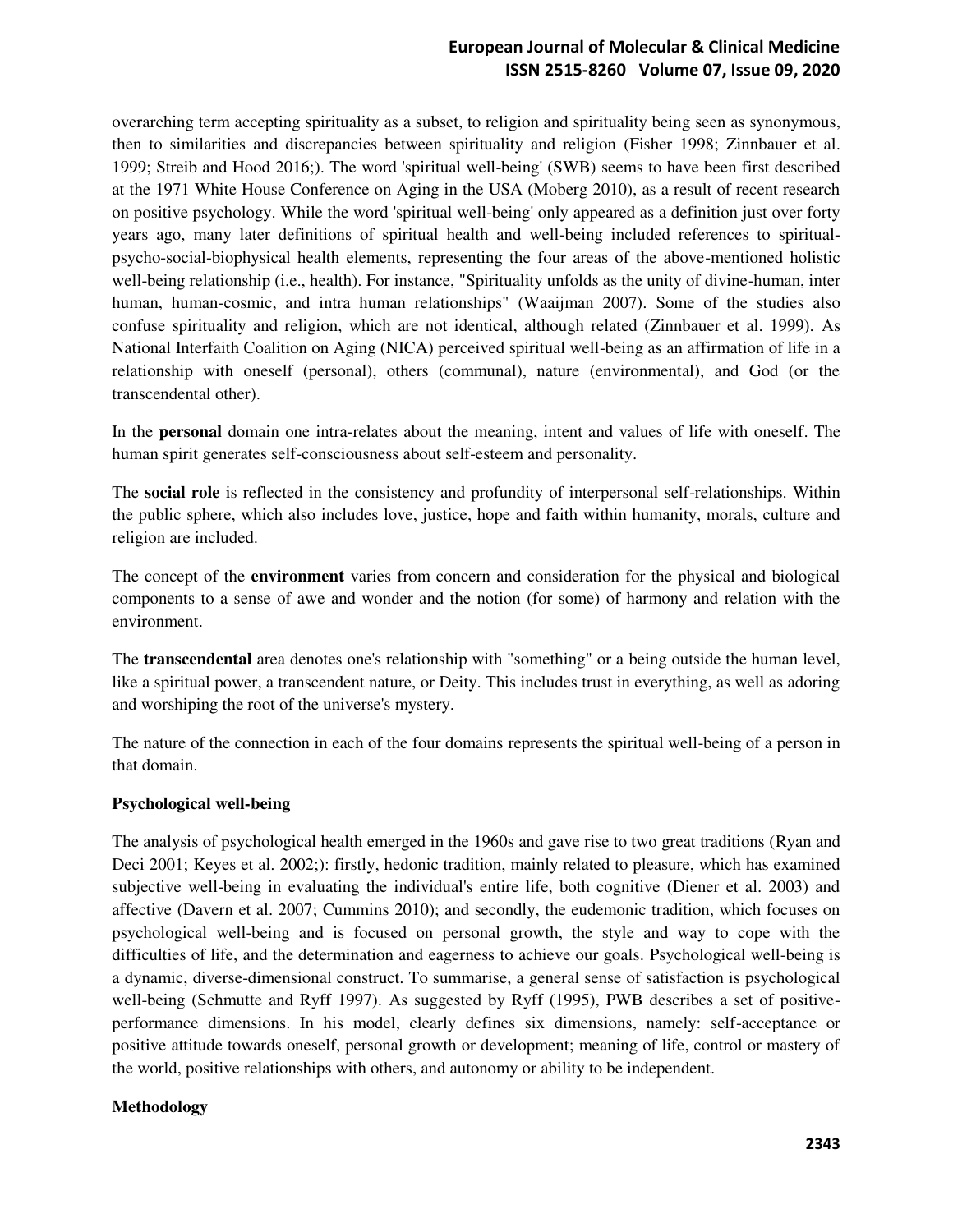## Data Collection

To test the relation between the above said variables we have collected the data through online by sending E-mail to the respondents. A total of 650 respondents were reached for responses, but considered 285 members of sample by eliminating the inconsistent, unfilled and partially filed questionnaire. A well designed and verified questionnaire was constructed to provide responses for the objective of study by adopting convenience sampling technique. Questionnaire consists of three parts. Firstly, demographic characteristics were asked along with frequency of attending religious places and frequency of attending the same. Secondly, questions relating to spirituality well-being were asked and finally respondents were asked questions about the psychological well-being in the time of lock down due to eradication of corona virus in India.

## Measurement and scaling

Spiritual well-being construct was adopted from Fisher et al. (2009) studies. It includes four variables like Personal, Communal (others), Nature (environmental), and God (or) the transcendental. It consists of 26 items from four dimensions of the construct with Likert scale ranging from 1 to 5. Where 1 represents very low and 5 represents very high response. Psychological well-being construct was adopted from Ryff, C. D., & Keyes, C. L. M. (1995) study which consists of 18 items with Likert scale 1 strong disagreement to 5 strong agreements.

#### **Analysis**

The KMO test results .630& 0.432for the data represent the acceptable ratio between variables and responses that is sample adequacy. According to Bartlett's Test of Sphericity the significant value is 0.000for both spiritual well-being and psychological well-being is less than 0.005 hence there is no correlation among the variables. The loadings which are greater than 0.5 are considered for validation of component. The total variance explained in both spiritual well-being and psychological well-being by five components is 77.16% and 70.21% respectively. In the component matrix of spiritual well-being and psychological well-being five components are determined out of 26 components and 18 components respectively. As the component matrix has cross loadings Varimax rotation is used and for spiritual wellbeing and psychological well-being, values were notified in the below tables.

|                 | Component |                |      |      |      |  |  |  |
|-----------------|-----------|----------------|------|------|------|--|--|--|
|                 | 1         | $\overline{2}$ | 3    | 4    | 5    |  |  |  |
| S <sub>14</sub> | .869      |                |      |      |      |  |  |  |
| S <sub>13</sub> | .775      |                | .373 |      |      |  |  |  |
| S19             | .753      |                |      |      | .309 |  |  |  |
| S <sub>16</sub> | .748      | .343           |      |      |      |  |  |  |
| S <sub>18</sub> | .745      |                |      |      | .324 |  |  |  |
| S17             | .680      | .540           |      |      |      |  |  |  |
| S15             | .665      |                | .445 |      |      |  |  |  |
| S <sub>5</sub>  | .508      |                | .303 | .449 |      |  |  |  |
| <b>S11</b>      |           | .890           |      |      |      |  |  |  |
| S12             |           | .858           |      |      |      |  |  |  |

## **Rotated Component Matrix of Spiritual Well-Being**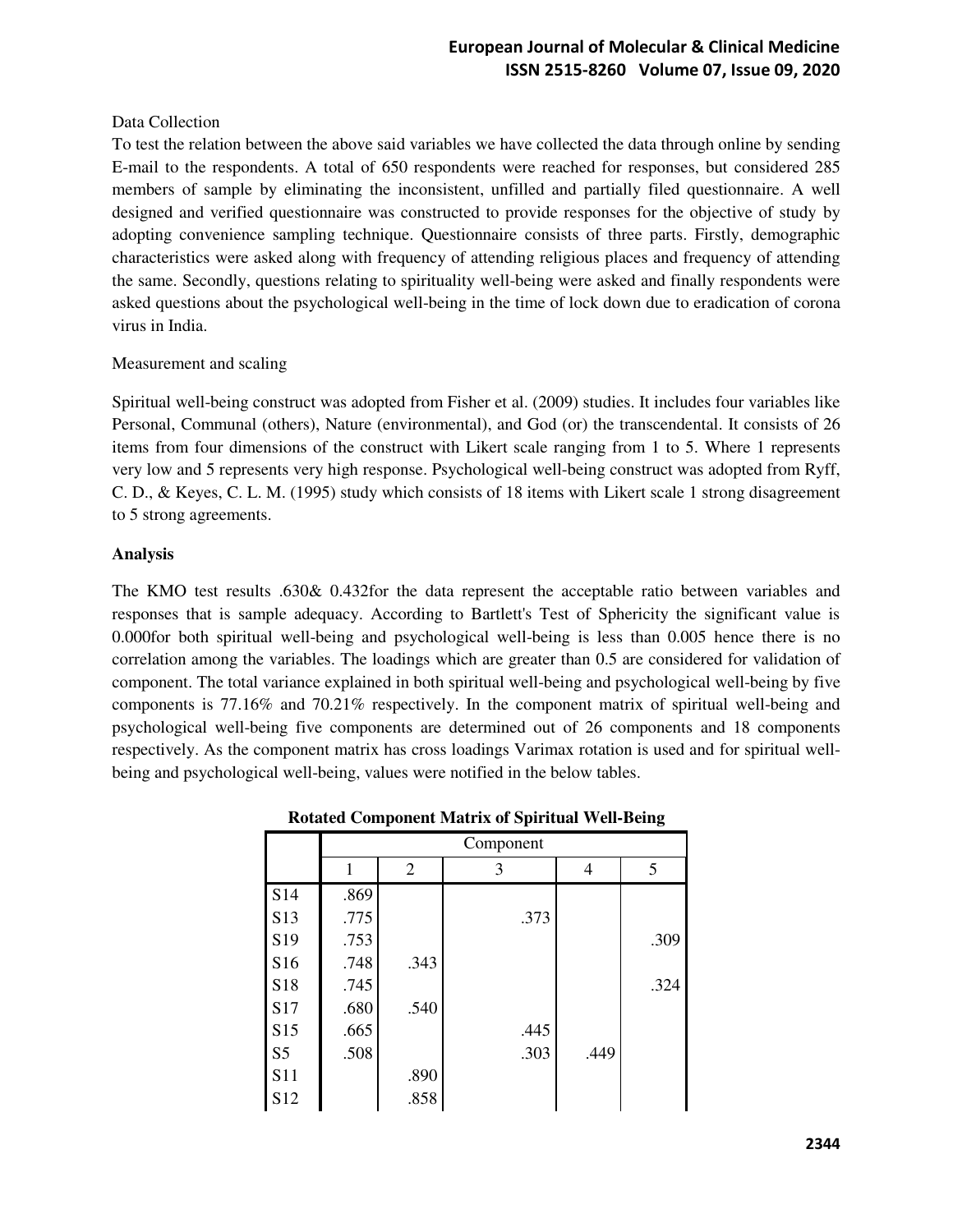| S <sub>10</sub>  |      | .831 |      |      |      |
|------------------|------|------|------|------|------|
| S <sub>9</sub>   |      | .741 | .343 |      |      |
| S <sub>6</sub>   |      | .732 | .366 |      |      |
| S <sub>2</sub>   |      |      | .879 |      |      |
| S <sub>3</sub>   | .316 |      | .837 |      |      |
| S <sub>1</sub>   |      | .389 | .688 | .393 |      |
| S <sub>4</sub>   | .426 |      | .628 | .445 |      |
| S7               | .371 | .387 | .516 |      |      |
| S8               | .360 | .422 | .514 |      |      |
| S24              |      | .302 |      | .727 | .331 |
| S <sub>2</sub> 3 |      |      | .383 | .714 | .363 |
| S26              |      |      |      | .624 | .458 |
| S <sub>25</sub>  | .465 | .521 |      | .542 |      |
| S <sub>21</sub>  |      |      |      |      | .879 |
| S22              |      |      |      |      | .860 |
| S <sub>20</sub>  | .471 |      |      | .349 | .557 |

Extraction Method: Principal Component Analysis.

Rotation Method: Varimax with Kaiser Normalization.

a. Rotation converged in 15 iterations.

|                 |              | Component      |      |      |         |         |  |  |
|-----------------|--------------|----------------|------|------|---------|---------|--|--|
|                 | $\mathbf{1}$ | $\overline{2}$ | 3    | 4    | 5       | 6       |  |  |
| P12             | .775         |                |      |      |         |         |  |  |
| P13             | .736         |                |      |      |         |         |  |  |
| P <sub>9</sub>  | .688         |                |      |      |         |         |  |  |
| P17             | .558         |                |      |      |         | .341    |  |  |
| P15             | .519         |                | .306 |      |         |         |  |  |
| P <sub>8</sub>  |              | .795           |      |      |         |         |  |  |
| P10             |              | $-0.790$       |      |      |         |         |  |  |
| P11             | .312         | .699           |      |      |         | $-.301$ |  |  |
| P4              |              |                | .737 |      |         |         |  |  |
| P <sub>5</sub>  |              | .440           | .687 |      |         |         |  |  |
| P14             |              | $-.327$        | .677 |      |         |         |  |  |
| <b>P6</b>       |              |                | .639 |      |         | $-.323$ |  |  |
| P <sub>16</sub> | .336         |                | .461 |      |         |         |  |  |
| P <sub>1</sub>  |              |                |      | .835 |         |         |  |  |
| P <sub>3</sub>  | .370         |                |      | .798 |         |         |  |  |
| P18             |              |                |      |      | .883    |         |  |  |
| P <sub>2</sub>  | .563         |                |      |      | $-.603$ |         |  |  |
| P7              |              |                |      |      |         | .841    |  |  |

|  |  | <b>Rotated Component Matrix of Psychological Well-Being</b> |
|--|--|-------------------------------------------------------------|
|  |  |                                                             |

Extraction Method: Principal Component Analysis.

Rotation Method: Varimax with Kaiser Normalization.

a. Rotation converged in 12 iterations.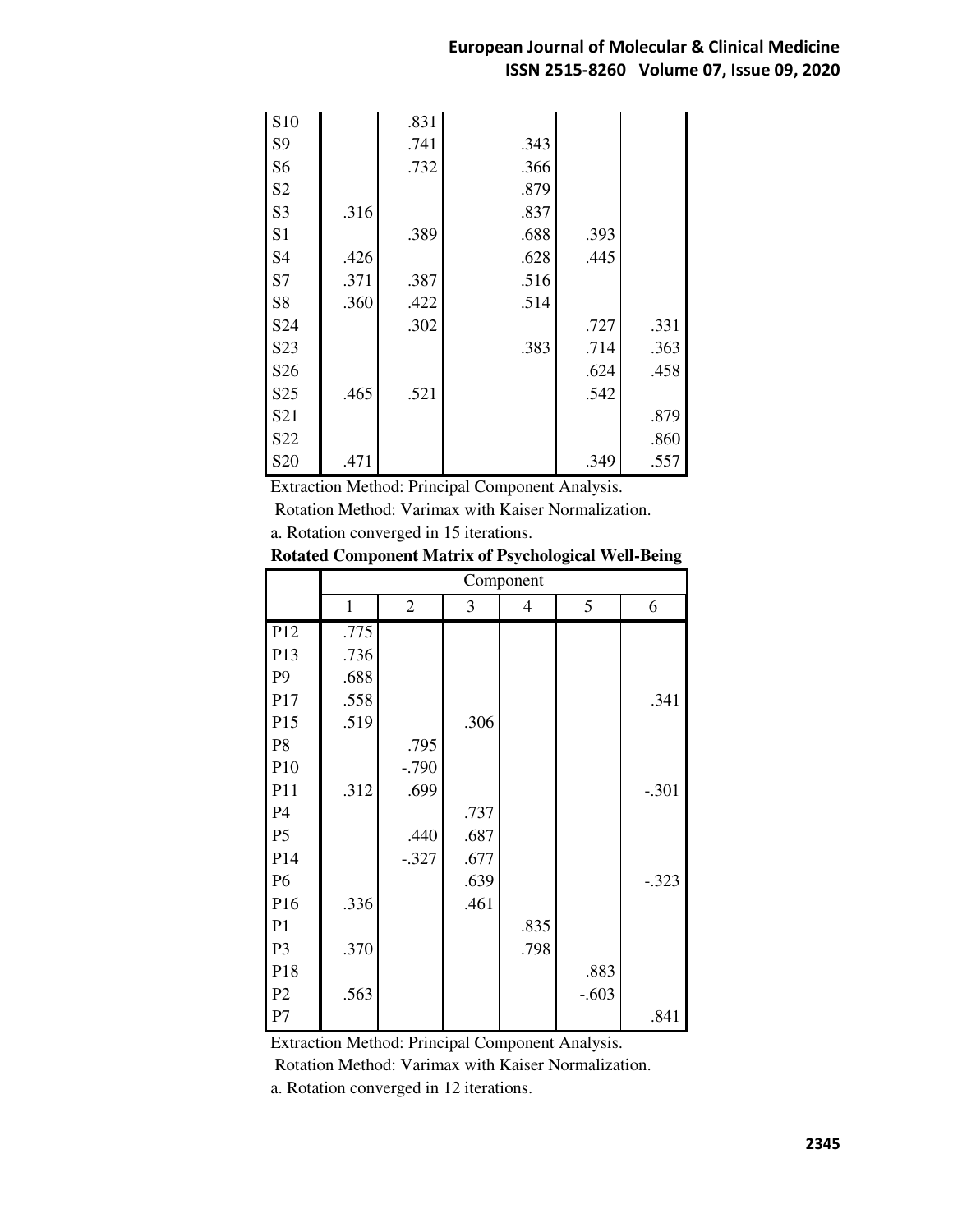After identifying the factors and grouping the variables that have large loadings from the rotation component matrix of spiritual well-being and psychological well-being, Cronbach Alpha reliability test is conducted for the above ten components. Only seven components were selected for further analysis based on the values 0.9,0.8,0.9, 0.9, 0.87, 0.9, & 0.91respectively. The selected components are Attitude towards others, Attitude towards environment, Attitude towards God, Self Enhancement, self-awareness, judging oneself, and Personal attitude.

# **Model Summary**

| Model | R                 | R Square | Adjusted R<br>Square | Std. Error of the<br>Estimate | <b>Change Statistics</b> |                      |  |  |                  |
|-------|-------------------|----------|----------------------|-------------------------------|--------------------------|----------------------|--|--|------------------|
|       |                   |          |                      |                               | R Square<br>Change       | $ F $ Change df1 df2 |  |  | Sig. F<br>Change |
|       | .603 <sup>a</sup> | .364     | .347                 | .57850                        | 364                      | 22.122               |  |  | .000             |

a. Predictors: (Constant), Attitude towards others, Attitude towards environment, Attitude towards God, Self Enhancement, self-awareness, judging oneself, and Personal attitude b. Dependent Variable: Attack of COVID-19

From the above table it is evident from the data collected towards the attack of virus COVID-19 the variables taken are explaining 36.4% of variance in relation to attacking of virus to th individuals. The R square value .364 specifies that the seven components like Attitude towards others, Attitude towards environment, Attitude towards God, Self Enhancement, self-awareness, judging oneself, and Personal attitude explains minimal relating to the attack of COVID-19.

## **ANOVA**

| Model      | Sum of Squares | df  | Mean Square |        | Sig.              |
|------------|----------------|-----|-------------|--------|-------------------|
| Regression | 51.822         |     | 7.403       | 22.122 | .000 <sup>b</sup> |
| 1 Residual | 90.692         | 271 | .335        |        |                   |
| Total      | 142.515        | 278 |             |        |                   |

a. Dependent Variable: Attack of COVID-19

b. Predictors: (Constant), Attitude towards others, Attitude towards environment, Attitude towards God, Self Enhancement, self-awareness, judging oneself, and Personal attitude

The above Annova table signifies that the relation between the variables was significant and the model is a good fit at  $F(7,271) = 7.403$  and significant value is .000 which is less than P value 0.05.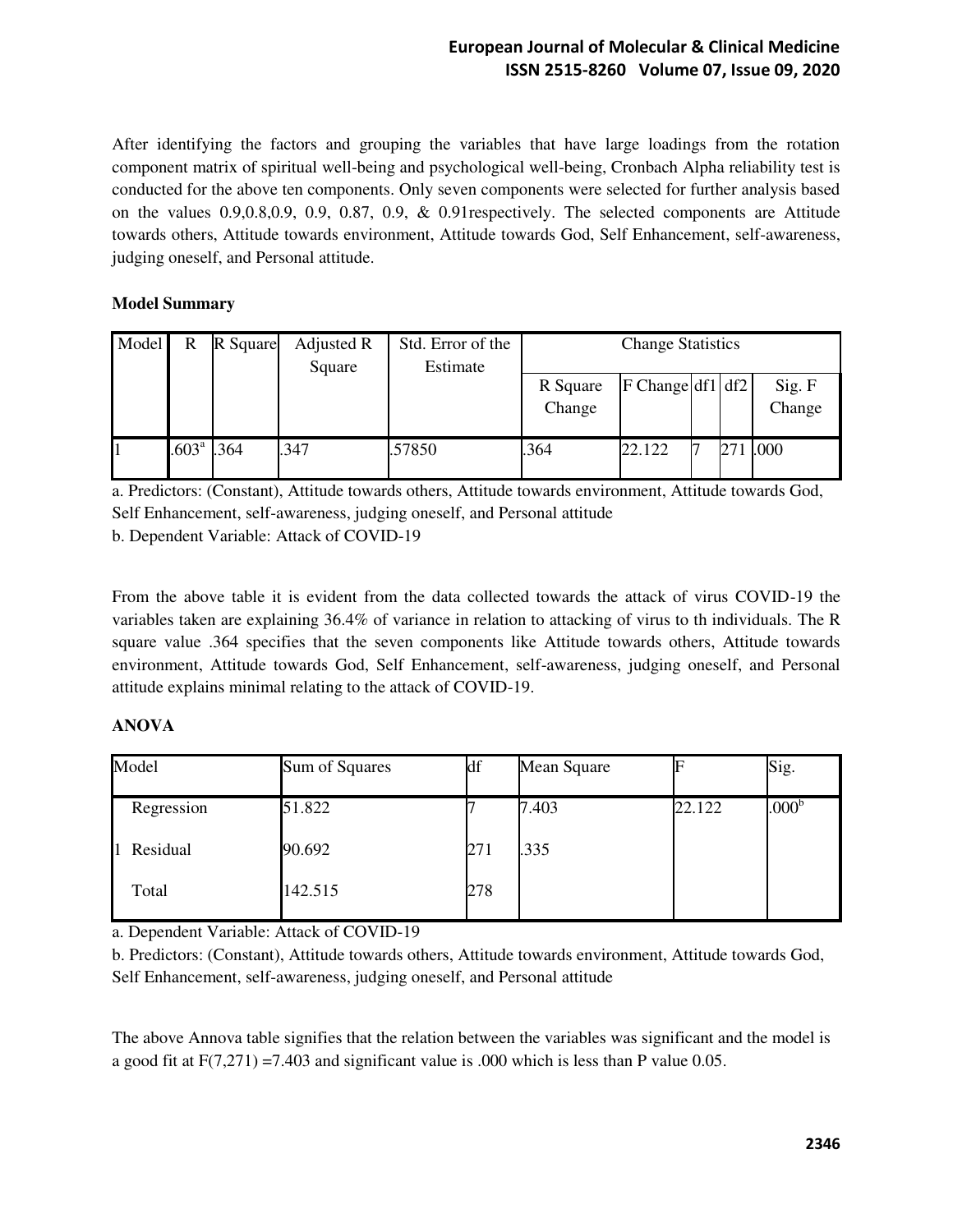| Model                              | Unstandardized<br>Coefficients |            | Standardized<br>Coefficients | t         | Sig. | Collinearity<br><b>Statistics</b> |            |
|------------------------------------|--------------------------------|------------|------------------------------|-----------|------|-----------------------------------|------------|
|                                    | $\bf{B}$                       | Std. Error | Beta                         |           |      | Tolerance                         | <b>VIF</b> |
| (Constant)                         | 3.690                          | .304       |                              | 12.136    | .000 |                                   |            |
| Attitude<br>towards<br>others      | .130                           | .063       | .150                         | 2.073     | .039 | .447                              | 2.236      |
| Attitude<br>towards<br>environment | .100                           | .062       | .101                         | 1.607     | .109 | .593                              | 1.688      |
| Attitude<br>1 towards God          | .220                           | .054       | .309                         | 4.082     | .000 | .409                              | 2.444      |
| Self<br>Enhancement                | .002                           | .059       | .003                         | .038      | .970 | .404                              | 2.476      |
| self-<br>awareness                 | $-.067$                        | .057       | $-.074$                      | $-1.180$  | .239 | .601                              | 1.665      |
| judging<br>oneself                 | $-.702$                        | .065       | $-.567$                      | $-10.763$ | .000 | .845                              | 1.184      |
| Personal<br>attitude               | $-.007$                        | .032       | $-.011$                      | $-.215$   | .830 | .931                              | 1.074      |

## **Coefficients**

a. Dependent Variable: Attack of COVID-19

From the above coefficients table few of the coefficients are showing positive and few are negatively influencing the attack of COVID-19.13% of Attitude towards others, 10% of Attitude towards environment, 22% of Attitude towards God and 0.2% of Self Enhancement are having positive influences on attack of CVID-19. Which implies that if these variables were followed there will be less chances of attack of COVID-19.67 % of self-awareness, 70% of judging oneself, and 0.7 % of Personal attitude are having negative influences on attack of COVID-19. This implies even people were self-aware of their activities, by judging themselves and with positive attitude towards them there are chances of attacking COVID-19.

## **Conclusion & Future Implications**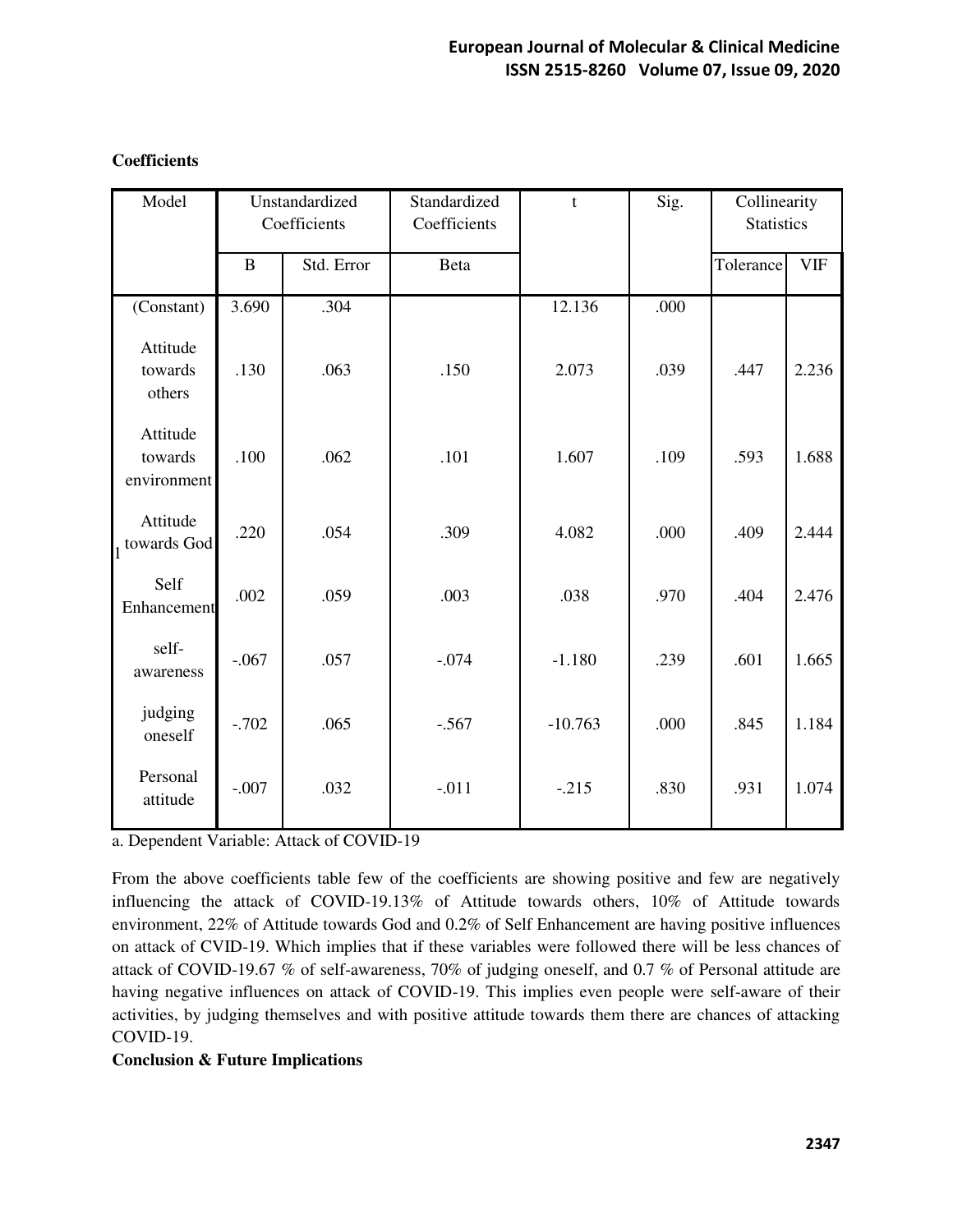## **European Journal of Molecular & Clinical Medicine ISSN 2515-8260 Volume 07, Issue 09, 2020**

Government of India is taking all necessary steps to control the growing pandemic of COVID-19 the Corona Virus. In this context we have done a paper regarding the investigation of spiritual well-being and psychological well-being on attack of Covid-19. After conducting the factor analysis and performing the regression analysis the components like attitude towards god is having a major positive influence of not attacked by the virus and there are variables which focus on more on self than others in the society. This provided us that if an individual looks more of personal interest than the general interest he may have more chances of attack of COVID-19. This was proved statistically in regression analysis that the selfawareness (67%) and judging oneself (70%)contributing more negatively to the attack of COVID-19. This study restricts only to the impact of spiritual well-being and psychological well-being on attack of COVID-19 in India, what are the causes and remedies for the constructs was not studied. The future researchers can extend the same on identifying the various factors that causing spiritual well-being to be one of the constructs to save attack of virus and the same with psychological well-being in the country. Our study reveals that spiritual and psychological constructs explains the attack of COVID-19 to individuals, but what are the other constructs which may lead have impact on attack of COVID-19 can be studied in future.

#### **References**

Beery TA, Baas LS, Fowler C, Allen G (2002) Spirituality in persons with heart failure. J Holist Nurs. 20:5–25.

Cummins, Robert A. "Fluency disorders and life quality: Subjective wellbeing vs. health-related quality of life." Journal of fluency disorders 35.3 (2010): 161-172.

Davern, Melanie T., Robert A. Cummins, and Mark A. Stokes. "Subjective wellbeing as an affectivecognitive construct." Journal of Happiness Studies 8.4 (2007): 429-449.

Diener, E. (1984). Subjective well-being. Psychological Bulletin, 95, 542-575.

Diener, Ed, Shigehiro Oishi, and Richard E. Lucas. "Personality, culture, and subjective well-being: Emotional and cognitive evaluations of life." Annual review of psychology 54.1 (2003): 403-425.

Ellison, Craig W. "Spiritual well-being: Conceptualization and measurement." Journal of psychology and theology 11.4 (1983): 330-338.

Ellison, Christopher G., David A. Gay, and Thomas A. Glass. "Does religious commitment contribute to individual life satisfaction?" Social forces 68.1 (1989): 100-123.

Fernsler JI, Klemm P, Miller MA (1999) Spiritual well-being and demands of illness in people with colorectal cancer. Cancer Nurs. 22:134 –140.

Fisher, J. W. (1998). Spiritual health: its nature, and place in the school curriculum. Melbourne, VIC, Australia: The U

Fisher, John W. "Getting the balance: assessing spirituality and well-being among children and youth." International Journal of Children's Spirituality 14.3 (2009): 273-288.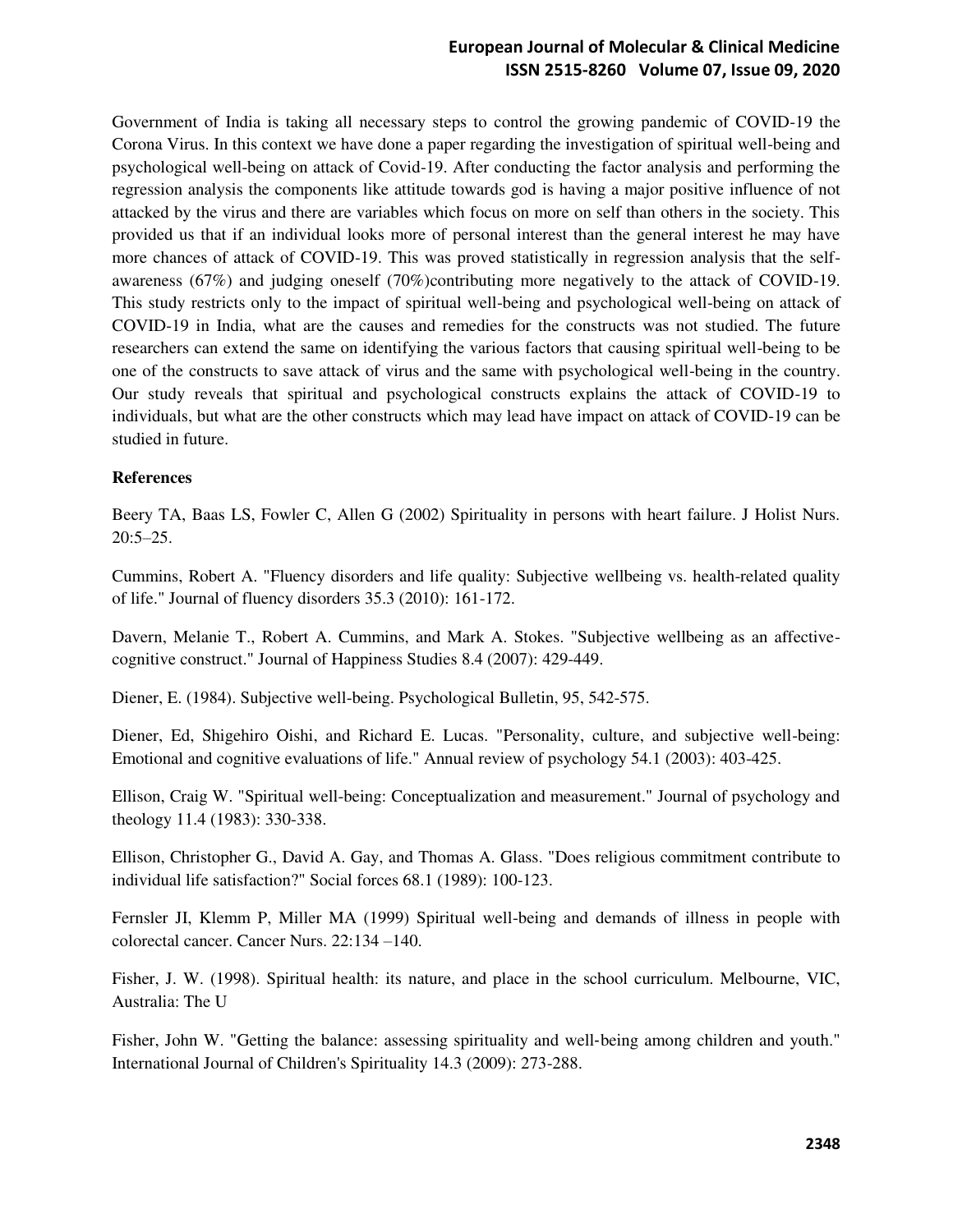George, Linda K., et al. "Spirituality and health: What we know, what we need to know." Journal of social and clinical psychology 19.1 (2000): 102-116.

Hill, Peter C., et al. "Conceptualizing religion and spirituality: Points of commonality, points of departure." Journal for the theory of social behaviour 30.1 (2000): 51-77.

Jahoda, M. (1958). Current concepts of positive mental health. New York: Basic Books.

Keyes, C. L. M., & Lopez, S. J. (2002). Toward a science of mental health. In C. R. Snyder, & S. J. Lopez (Eds.), Handbook of positive psychology (pp. 45–59). Oxford: Oxford University Press."

McFadden, Susan H. "Religion and well‐being in aging persons in an aging society." Journal of Social Issues 51.2 (1995): 161-175.

Moberg, David O. "Spirituality research: measuring the immeasurable?" Perspectives on Science & Christian Faith 62.2 (2010).

Pargament, K. I. "The psychology of religion and Guilford Press." (1997).

Petersen, Larry R., and Anita Roy. "Religiosity, anxiety, and meaning and purpose: Religion's consequences for psychological well-being." Review of Religious Research (1985): 49-62.

Riley BB, Perna R, Tate DG, Forchheimer M, Anderson C, Luera G (1998) Types of spiritual well-being among persons with chronic illness: their relation to various forms of quality of life. Arch Phys Med Rehabil. 79:258 –264.

Ryan, Richard M., and Edward L. Deci. "On happiness and human potentials: A review of research on hedonic and eudaimonic well-being." Annual review of psychology 52.1 (2001): 141-166.

Ryff, Carol D., and Corey Lee M. Keyes. "The structure of psychological well-being revisited." Journal of personality and social psychology 69.4 (1995): 719.

Ryff, Carol D., and Corey Lee M. Keyes. "The structure of psychological well-being revisited." Journal of personality and social psychology 69.4 (1995): 719.

Schaie, K. Warner, Neal Krause, and Alan Booth, eds. Religious influences on health and well-being in the elderly. Springer Publishing Company, 2004.

Schmutte, Pamela S., and Carol D. Ryff. "Personality and well-being: reexamining methods and meanings." Journal of personality and social psychology 73.3 (1997): 549.

Streib, Heinz, and Ralph W. Hood Jr. "Semantics and psychology of spirituality." Cham, Switzerland: Springer International Publishing (2016).

Waaijman, Kees. "What is spirituality?" Acta Theologica 27.2 (2007): 1-18.

Wilson, John P., and Thomas A. Moran. "Psychological trauma: Posttraumatic stress disorder and spirituality." Journal of Psychology and Theology 26.2 (1998): 168-178.